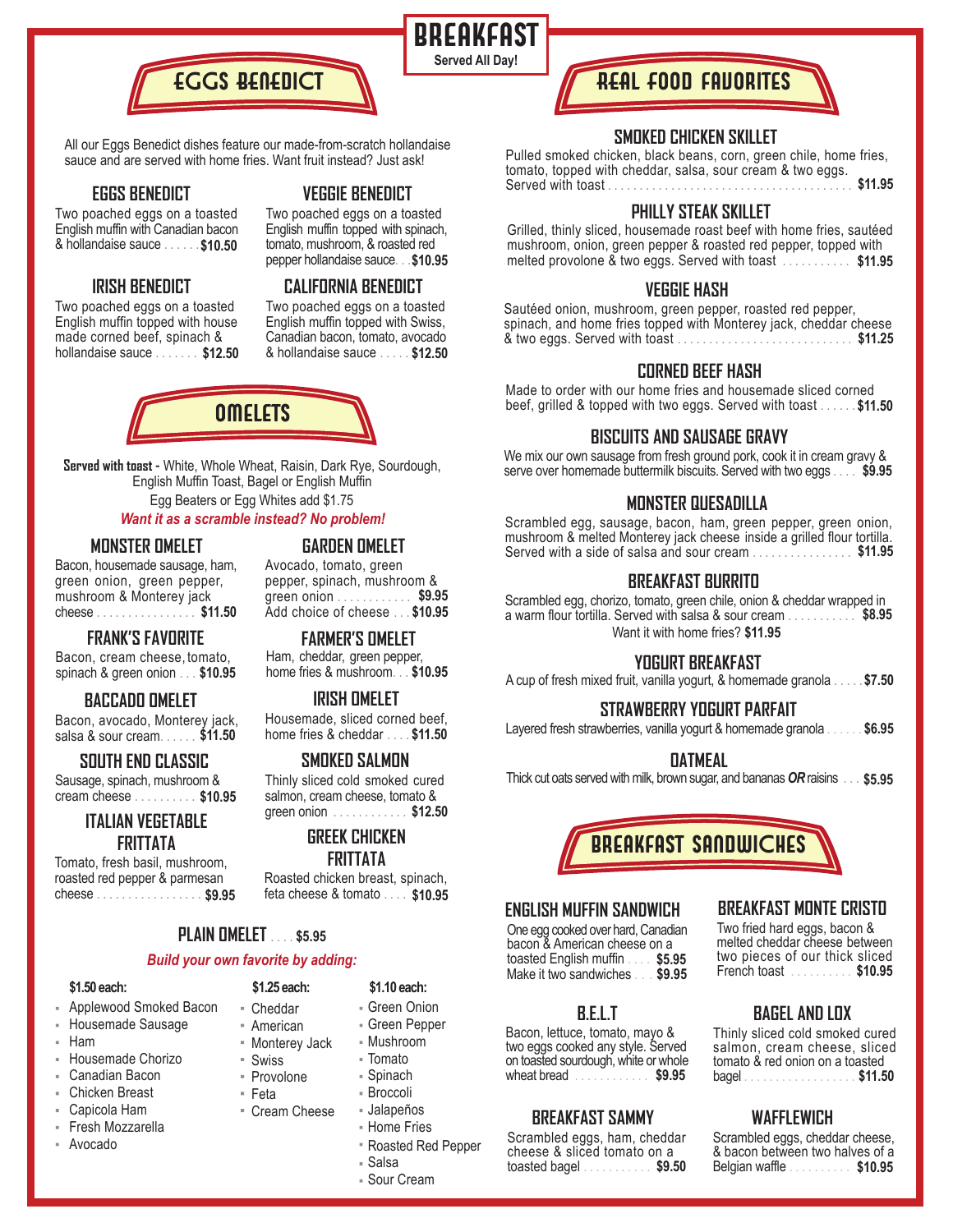

**Served with toast -** White, Whole Wheat, Raisin, Dark Rye, Sourdough, English Muffin Toast, Bagel or English Muffin **Meats -** Applewood Smoked Bacon, Housemade Sausage Patties,

Ham, or Canadian Bacon

**Our Home Fries are chunky potatoes grilled with a little bit of onion**

| TWO EGGS, MEAT, AND TOAST  \$8.25                   |  |
|-----------------------------------------------------|--|
|                                                     |  |
| <b>TWO EGGS, MEAT, HOME FRIES, AND TOAST</b> \$9.50 |  |

#### **STEAK AND EGGS**

5 oz. sizzler cooked to order, two eggs, home fries & toast ......... **\$12.95**

#### **LUMBERJACK BREAKFAST**

3 eggs, 2 pieces of bacon, 2 sausage patties, 1 slice ham, home fries, and 2 mini pancakes *OR* 1 slice of French toast. Served with toast ......... **\$13.95**

## **TUESDAY MORNING SPECIAL**

**Our Tuesday Special for years, now available everyday!** 2 eggs, 2 pieces of bacon, sausage, or ham, and 2 mini pancakes *OR* 1 slice of French toast *(No Substitutions)*...................... **\$8.95**



**Served with toast**

#### **WESTSIDER SCRAMBLE NORTHLAND SCRAMBLE**

Eggs, thick sliced Polish sausage, onions, tomato, home fries, green peppers, Monterey jack & cheddar cheese ......... **\$10.95**

#### **SOUTH OF THE BORDER SCRAMBLE**

Eggs, spicy chorizo, tomato, green chile, green onion, cheddar, salsa & sour cream ....... \$10.95

#### **CHICKEN BLT SCRAMBLE**

Eggs, roasted chicken, bacon, spinach, tomato, & cheddar cheese .................... \$10.95

Eggs, bacon, home fries, green onion, sour cream, cheddar & Monterey Jack cheese ... **\$11.25**

## **CAPICOLA SCRAMBLE**

Eggs, thinly sliced spicy Italian cured ham, roasted red pepper, home fries, spinach, fresh basil, & provolone cheese .... **\$10.75 \$10.95**

#### **SALMON SCRAMBLE**

Eggs, cold smoked cured salmon, spinach, tomato, green onion & cream cheese .......... **\$10.95 \$12.95**

# BREAKFAST SIDES

| <b>ONE EGG</b> \$1.50 TWO EGGS \$2.75                |  |  |
|------------------------------------------------------|--|--|
|                                                      |  |  |
|                                                      |  |  |
| APPLE WOOD SMOKED THICK CUT BACON (4) \$5.50         |  |  |
| HOUSE MADE SAUSAGE PATTIES (3)  \$4.75               |  |  |
| <b>CANADIAN BACON (3)  \$4.75 SLICED HAM  \$4.75</b> |  |  |
|                                                      |  |  |
|                                                      |  |  |
| FRESH FRUIT CUP \$3.95 BOWL \$6.50                   |  |  |
| CINNAMON ROLL \$4.50 MUFFIN \$2.95 SCONE \$3.25      |  |  |

# PANCAKES & FRENCH TOAST

Our pancakes are huge, thick & moist - made from scratch with real buttermilk!  **Served with syrup and real butter**

#### *A Full Stack is 3 pancakes - Short Stacks (2) and Singles are available*

- **BUTTERMILK PANCAKES** ............. **\$8.95**
- **BLUEBERRY PANCAKES** ............. **\$9.50**

#### **CHOCOLATE CHIP PANCAKES**

Chocolate chips inside, whipped cream on top ............. **\$9.95**

#### **CHERRY PECAN PANCAKES**

**\$9.95** Chopped pecans and dried Michigan cherries inside ........ **WHITE CHOCOLATE BLUEBERRY PANCAKES**

White chocolate and blueberries inside, whipped cream on top . . . . **\$9.95** 

#### **STRAWBERRY PANCAKES**

Topped with fresh sliced strawberries and whipped cream ....... **\$9.95**

#### **BANANA GRANOLA PANCAKES**

Bananas cooked inside, homemade granola on top ............. **\$9.95**

#### **CINNAMON ROLL PANCAKES**

| Swirls of cinnamon sugar filling inside, topped with a drizzle of our |  |         |
|-----------------------------------------------------------------------|--|---------|
| cinnamon roll glaze                                                   |  | \$10.50 |

## **MULTI-GRAIN PANCAKES**

2 toppings - see the waffle section below for topping options ..... \$10.50 Made from scratch! Three mini multi-grain pancakes with your choice of

## **THE LOADED PANCAKE**

Applewood smoked bacon & breakfast sausage cooked inside the pancake, topped with two eggs ........................ **\$10.25**

## **FRENCH TOAST**

Thick sliced egg bread dipped in vanilla-cinnamon batter ........ **\$9.95**

#### **STRAWBERRY STUFFED FRENCH TOAST**

| Homemade strawberry cream cheese between two slices of French |  |
|---------------------------------------------------------------|--|
|                                                               |  |
|                                                               |  |

## **NUTELLA STUFFED FRENCH TOAST**

Make it a Double! ........................................ **\$12.75** Chocolate-hazelnut-spread between two slices of French toast, topped with bananas, chocolate sauce and whipped cream ............. **\$9.75**

*Pure Michigan Maple Syrup 2 oz . . . \$2.00*



**THICK BELGIAN WAFFLE** .............. **\$6.25**

**Choice of Toppings -** Bananas, Blueberries, Chocolate Chips, White Chocolate Chips, Pecans, Walnuts, Almonds, Coconut, Raisins, Granola, Chocolate Sauce, Vanilla Yogurt, Whipped Cream ...... **\$1.00 each**

| STRAWBERRY WAFFLE |  |
|-------------------|--|
|-------------------|--|

Topped with strawberries & whipped cream ................. **\$8.25**

**STRAWBERRY NUTELLA WAFFLE**

Topped with Nutella, strawberries, & whipped cream ........ **\$9.25** 

## **HEALTHY START WAFFLE**

Topped with bananas, strawberries, blueberries, vanilla yogurt, & crunchy homemade granola ............................. **\$10.25**

#### **ALMOND JOY WAFFLE**

Topped with shredded coconut, chocolate chips, sliced almonds & whipped cream .......................................... **\$9.25**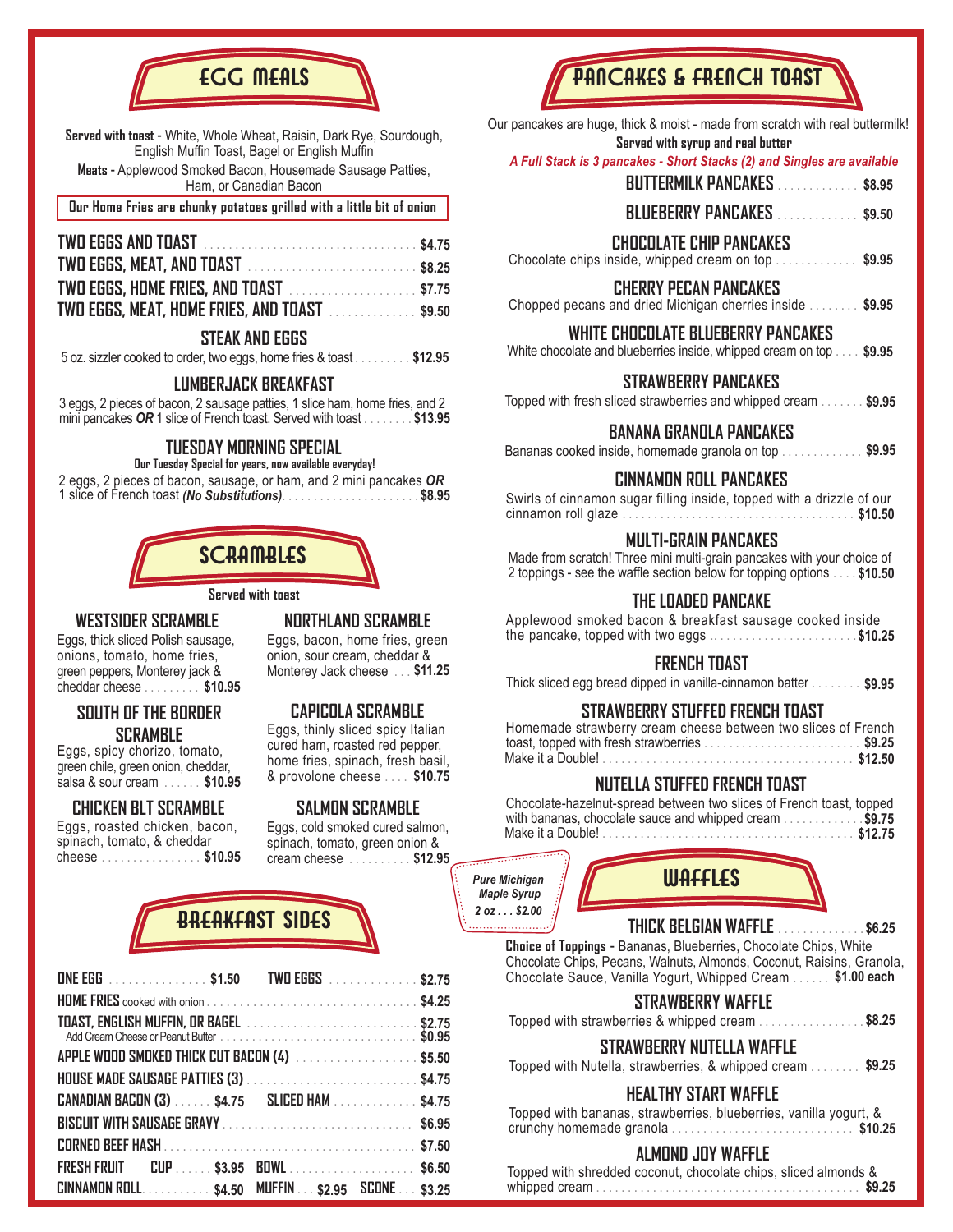*Now Available! Sweet Potato Fries \$3.75* 

## **CHICKEN AVOCADO CLUB**

and mayo on a grilled ciabatta roll .................................\$11.50 Marinated chicken breast, bacon, Swiss, avocado, lettuce, tomato,

#### **GRILLED BREAST OF CHICKEN**

Marinated chicken breast on a grilled pretzel bun with lettuce, tomato, and honey Dijon dressing .................................. **\$9.50**

### **SOUTHWEST CHICKEN WRAP**

| Smoked pulled chicken, cheddar and Monterey jack, black beans, corn,     |
|--------------------------------------------------------------------------|
| green chiles, salsa, lettuce, and tomato wrapped in a flour tortilla and |
| \$11.95<br>qrilled 'til toasty                                           |

#### **CHICKEN CAESAR WRAP**

**\$9.25** parmesan, and Caesar dressing ............................. Marinated grilled chicken breast wrapped in a soft flour tortilla with romaine,

#### **CHICKEN B.L.T. WRAP**

Crispy golden fried chicken breast strips with bacon, lettuce, tomato and ranch dressing in a soft flour tortilla........................... **\$10.50**

#### **CHICKEN OR TUNA SALAD**

| Housemade from all white meat chicken breast or 100% Albacore tuna, |   |  |        |
|---------------------------------------------------------------------|---|--|--------|
| served on your choice of bread.                                     | . |  | \$9.50 |

**CHICKEN OR TUNA SALAD MELT**

On grilled English muffin bread with melted cheddar ........... **\$10.75**

#### **PORTOBELLO SANDWICH**

Marinated, roasted portobello mushrooms, caramelized onion, tomato, fresh mozzarella, basil, & homemade pesto mayo on a ciabatta roll ... **\$10.95**

#### **VEGGIE REUBEN**

## **VEGGIE PESTO TRIPLE GRILLED CHEESE**

Pesto, sliced fresh mozzarella, cheddar and Monterey jack cheese, with caramelized onion and roasted red peppers on grilled wheat ... **\$10.25**



**All made in-house Ask about today's varieties**

**CUP (8 oz.)** .......... **\$3.95 BOWL (16 oz.)** ......... **\$5.95**

#### **FEATURED SANDWICH AND SOUP COMBO**

Cup of soup and today's *Featured Half Sandwich*, and chips.... **\$8.95** Upgrade to *whole* featured sandwich *OR* bowl of soup ......... **\$10.50**

## **HOUSE SALAD AND SOUP COMBO**

Cup of soup, house salad and a grilled pita ................ **\$8.95**

**Ask your server about menu items that are cooked to order. Consuming undercooked meats or eggs may increase your chance of foodborne illness.**

**LUNCH Served after 11:00 am**

#### **COMBO DEALS**

**SANNUICHES** 

## *Combos may be added to any Sandwich, Quesadilla or Burger*

| POPPYSEED COLE SLAW \$1.75                | <b>FRENCH FRIES</b> \$2.50 |
|-------------------------------------------|----------------------------|
| SMALL SIDE SALAD \$2.75                   | SLAW AND CHIPS \$2.75      |
| KETTLE CHIPS \$1.75 SLAW AND FRIES \$3.75 |                            |

#### **CLUB SANDWICH**

Triple decker turkey breast, bacon, lettuce, tomato, and mayo on your choice of toasted bread ................................. **\$10.50**

#### **ULTIMATE CLUB**

Turkey, ham, bacon, Swiss cheese, sharp cheddar, lettuce, tomato, and spicy honey mustard on your choice of toasted bread ........ **\$12.50**

#### **B.L.T.**

#### **SMOTHERED ROAST BEEF**

Grilled thinly sliced housemade roast beef, marinated roasted portobello mushrooms, caramelized onions, cheddar and horsey mayo on a grilled ciabatta roll ............................................. **\$10.25**

#### **DAGWOOD**

Grilled sourdough bread piled high with turkey, ham, roast beef, capicola, cheddar and Monterey jack cheese, tomato, and cole slaw ...... **\$12.95**

#### **PHILLY STEAK SANDWICH**

Grilled thinly sliced housemade roast beef, sautéed mushrooms, onions, green peppers, and roasted red peppers topped with melted provolone on a grilled sub bun........... **\$10.95**

#### **MEDITERRANEAN ROAST BEEF**

Grilled housemade roast beef with spinach, tomato, red onions, pesto mayo and feta cheese on grilled sourdough bread ............. **\$10.95**

#### **TURKEY REUBEN**

House roasted sliced turkey breast, cole slaw, 1000 Island dressing with melted Swiss on grilled rye bread ........................... **\$10.75**

## **AUTHENTIC REUBEN**

Housemade, hand sliced corned beef with sauerkraut, 1000 Island dressing and melted Swiss cheese on grilled rye bread .................. **\$11.25**

#### **CORNED BEEF REUBEN**

Housemade, hand sliced corned beef with cole slaw, 1000 Island dressing and melted Swiss cheese on grilled rye bread ................. **\$11.25**

### **GREEK CHICKEN PITA**

onion, feta, and Greek dressing in a warm pita .........................\$9.50 Sliced grilled chicken breast, lettuce, tomato, cucumber, Kalamata olives, red

#### **MONTE CRISTO**

Warm turkey, ham, melted Swiss, and tomato sandwiched between our thick sliced French toast .................................. **\$10.95**

#### **GRILLED CHEESE**

On sourdough bread with cheddar and Monterey jack .......... **\$7.25**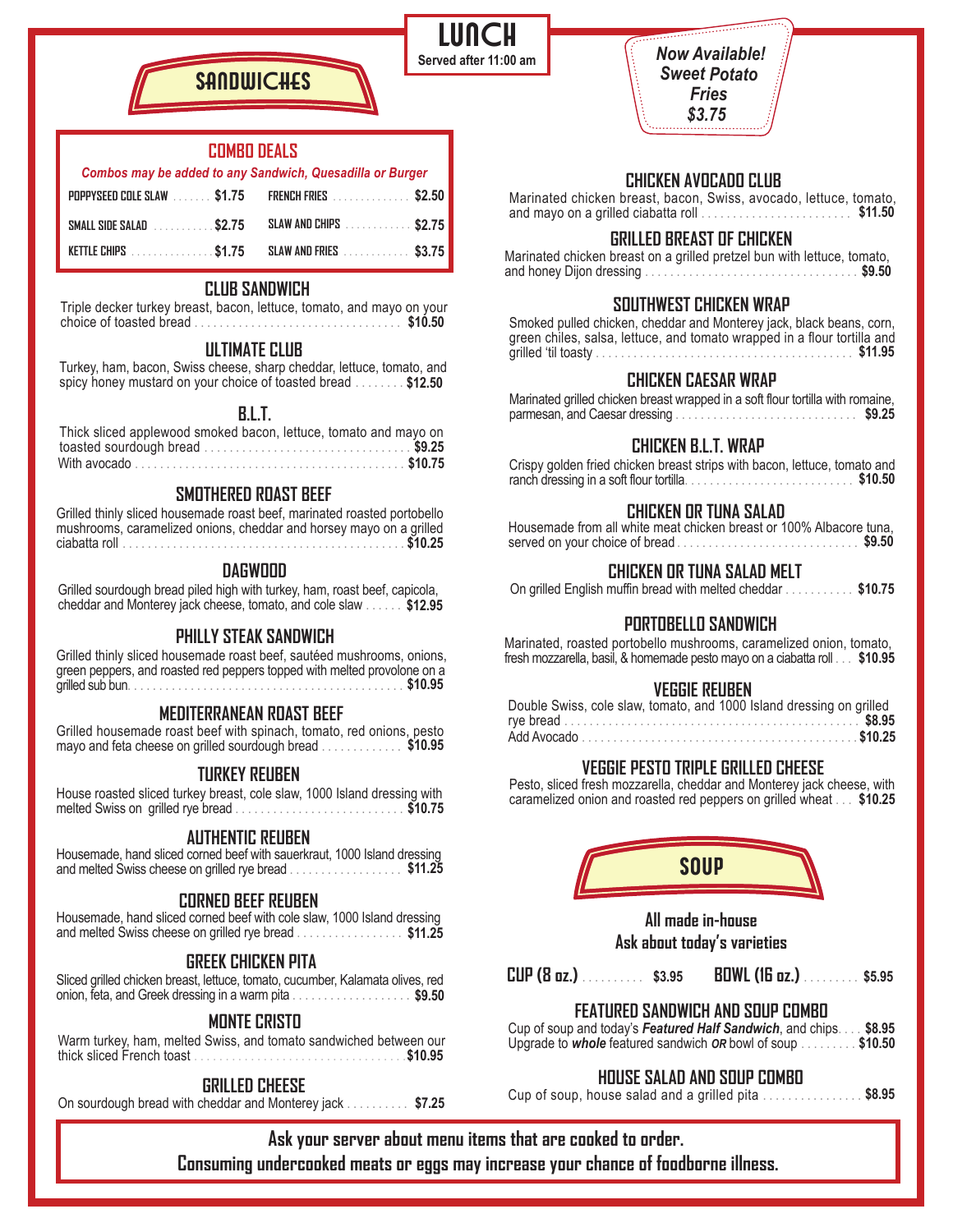

#### **DRESSINGS:**

Ranch, French, Blue Cheese, Thousand Island, Greek, Italian, Caesar, Honey Mustard, Balsamic Vinaigrette, Raspberry Vinaigrette

### **ADD MEAT TO ANY SALAD:**

| GRILLED CHICKEN \$3.95 | <b>HAMBURGER PATTY</b> \$4.50              |  |
|------------------------|--------------------------------------------|--|
|                        | CRISPY CHICKEN \$4.95 5 DZ. SIZZLER \$7.95 |  |
| SALMON FILET \$6.95    |                                            |  |

#### *All salads are served with grilled pita bread!*

#### **HOUSE SALAD**

Fresh greens, tomato, cucumber and carrot ..................... **\$4.95**

#### **GARDEN SALAD**

A large version of our house salad with extra seasonal veggies ... **\$8.50**

#### **FRUITY SPINACH SALAD**

Baby spinach, fresh strawberries, oranges, dried cherries, feta cheese and toasted pecans ...................................... **\$10.50**

#### **COBB SALAD**

| Mixed greens with diced tomato, cucumber, hard boiled egg, bacon |  |  |  |         |
|------------------------------------------------------------------|--|--|--|---------|
| and blue cheese.                                                 |  |  |  | \$11.75 |

## **CHICKEN SALAD PLATE**

All white meat chicken salad on mixed greens with dried Michigan cherries, toasted walnuts and raspberry vinaigrette ...................... **\$11.75**

#### **CHICKEN CAESAR SALAD**

Grilled chicken strips on a traditional Caesar salad ............. **\$10.95**

#### **GREEK SALAD**

Greens with roasted red peppers, tomato, black olives, feta, red onion, pickled beets, banana pepper rings and Greek dressing ......... **\$10.95**

#### **SPINACH SALAD**

| Baby spinach, bacon, red onion, bleu cheese, hard boiled egg and |  |  |  |  |         |
|------------------------------------------------------------------|--|--|--|--|---------|
| French dressing.                                                 |  |  |  |  | \$11.75 |

#### **SALMON B.L.T. SALAD**

Grilled salmon filet on mixed greens with bacon, tomato, red onion, and French dressing ..................................... **\$12.95**

## **SANTA FE SMOKED CHICKEN SALAD**

Mixed greens, smoked chicken, black beans, corn, banana pepper rings, tomato, cheddar and Monterey jack topped with BBQ sauce and ranch dressing ............................................... **\$12.95**

#### **BULL IN THE GARDEN**

A hamburger patty cooked to order on top of mixed greens, tomato, cucumber, carrots, mushrooms, roasted red peppers, banana pepper rings and feta cheese .................................... **\$12.95**



**CHICKEN** .......... **\$9.95 ROAST BEEF** ........ **\$10.50** Sautéed green peppers, tomatoes, green onions, cheddar cheese and Monterey jack cheese, salsa ranch and your choice of marinated roasted chicken or thinly sliced roast beef inside a grilled flour tortilla.

#### **VEGGIE**

Sautéed mushrooms, onions, green peppers, roasted red peppers, tomatoes, green onions, cheddar, Monterey jack, and salsa ranch inside a grilled flour tortilla ............................... **\$8.95**

## **BURGERS**

All Burgers are 1/3 lb. ground chuck and are served on a toasted seeded bun with lettuce, tomato and pickles.

| UPGRADE TO A PRETZEL BUN \$1.25 | ADD A PATTY \$4.50 |
|---------------------------------|--------------------|
| ADD AN EGG \$1.50               | ADD BACON \$3,00   |

*Want to add a side? Check out our Combo deals on the previous page!*

|                                              | HAMBURGER \$7.50                                                               |  |
|----------------------------------------------|--------------------------------------------------------------------------------|--|
| <b>Now Available!</b><br><b>Sweet Potato</b> | <b>CHEESEBURGER</b> \$8.50                                                     |  |
| <b>Fries</b><br>\$3.75                       | DOUBLE CHEESEBURGER \$12.50                                                    |  |
|                                              | <b>QLIVE BURGER</b><br>Green olive mayo spread and American cheese  \$9.25     |  |
|                                              | <b>BACON BURGER</b><br>Thick sliced applewood smoked bacon and cheddar \$10.50 |  |

#### **BBQ BACON BURGER**

BBQ sauce, applewood smoked bacon, caramelized onions and cheddar cheese ........................................ **\$10.95**

#### **CALIFORNIA BURGER**

| Avocado, Monterey jack cheese and ranch dressing<br>\$10.50 |
|-------------------------------------------------------------|
|-------------------------------------------------------------|

#### **PATTY MELT**

| On grilled rye bread with a burger patty, grilled mushrooms, caramelized |  |        |
|--------------------------------------------------------------------------|--|--------|
| onions and cheddar cheese .                                              |  | \$9.25 |

#### **ULTIMATE PATTY MELT**

On grilled multigrain bread with a burger patty, bacon, grilled mushrooms, caramelized onions, tomato, green olive mayo spread, pickles, cheddar and Swiss cheese ........................................... **\$12.50**

#### **SUNNY SIDE UP BURGER**

Topped with bacon, cheddar and a sunny side up fried egg ..... **\$10.95**

#### **MUSHROOM BURGER**

Sautéed mushrooms and provolone cheese .................. **\$9.25**

### **CHICKEN STRIP MEAL**

Add cole slaw ..... ranch *OR* honey dijon... **\$9.95 \$11.50** Breaded and fried chicken tenderloins. Served with fries and BBQ,



| HOUSE MADE POPPYSEED COLE SLAW  \$2.50 |  |
|----------------------------------------|--|
| FRESH FRUIT CUP \$3.95 BOWL \$6.50     |  |